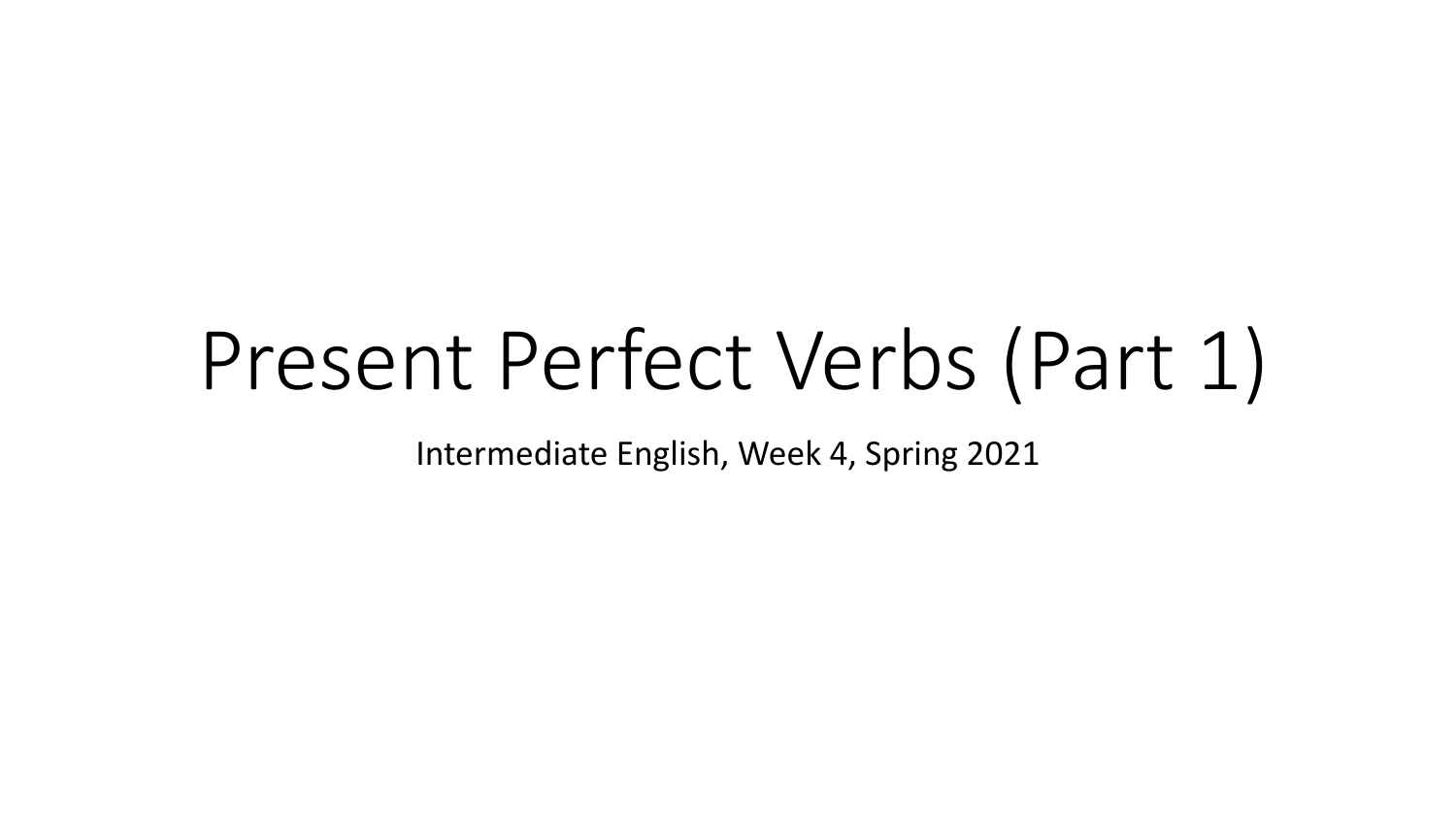# Present perfect verbs

- The *present perfect* is used in a few different ways
- It is a present tense verb, but we can use it to talk about the present and the past
- Today, we'll talk about one use to discuss **something that started in the past that continues now**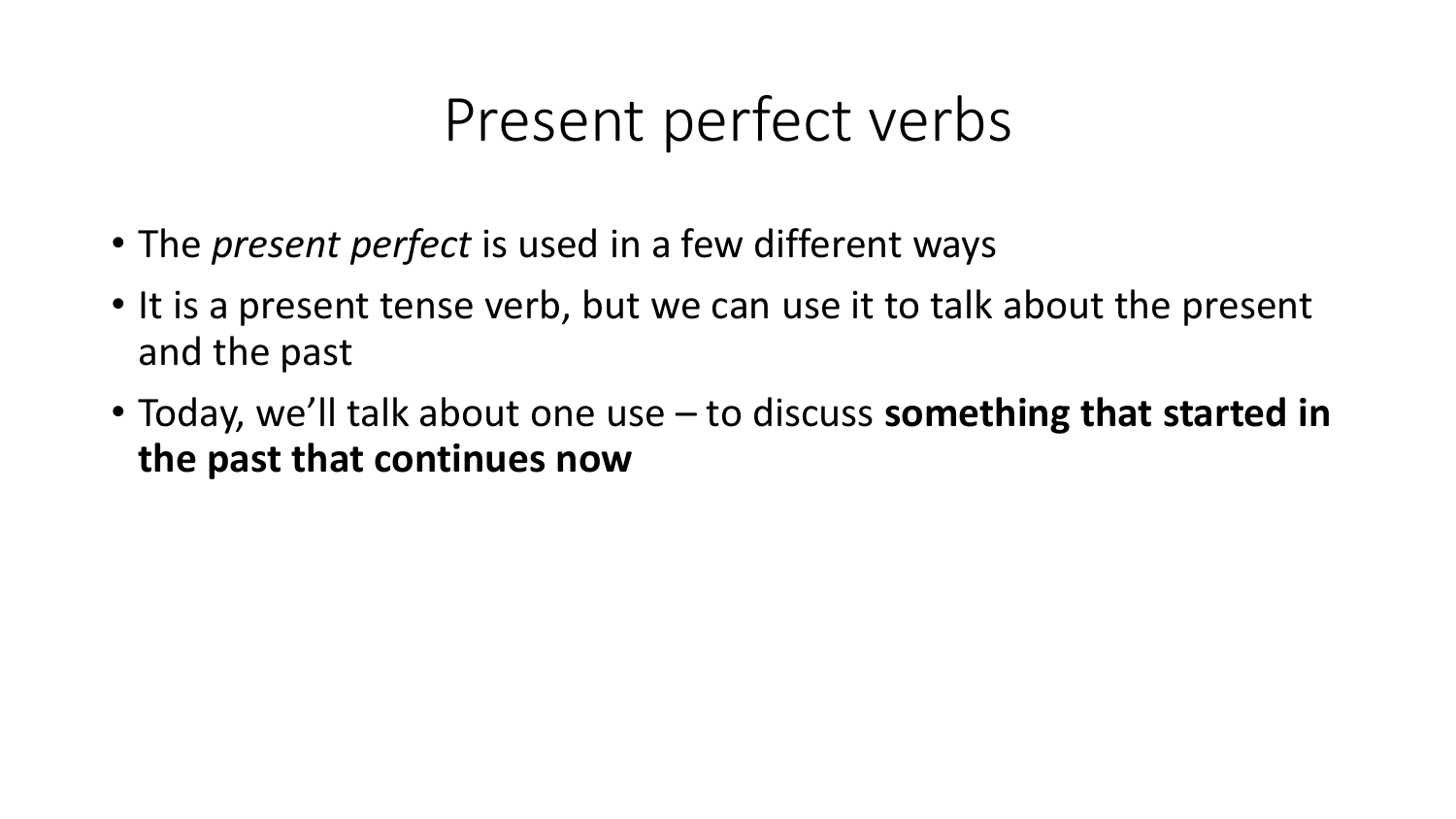# How to make the present perfect

- A present perfect verb has two parts: **have/has + past participle**
- The past participle is a verb form. Sometimes it is the same as the simple past, but sometimes it is completely different
	- I have played basketball for three years.
	- She has spoken Korean since she was a child.
- If the past tense is regular (-ed), the past participle will also use –ed
	- We have visited our grandparents every summer.
- For irregular verbs, there is no rule
	- You have eaten the same meal for lunch.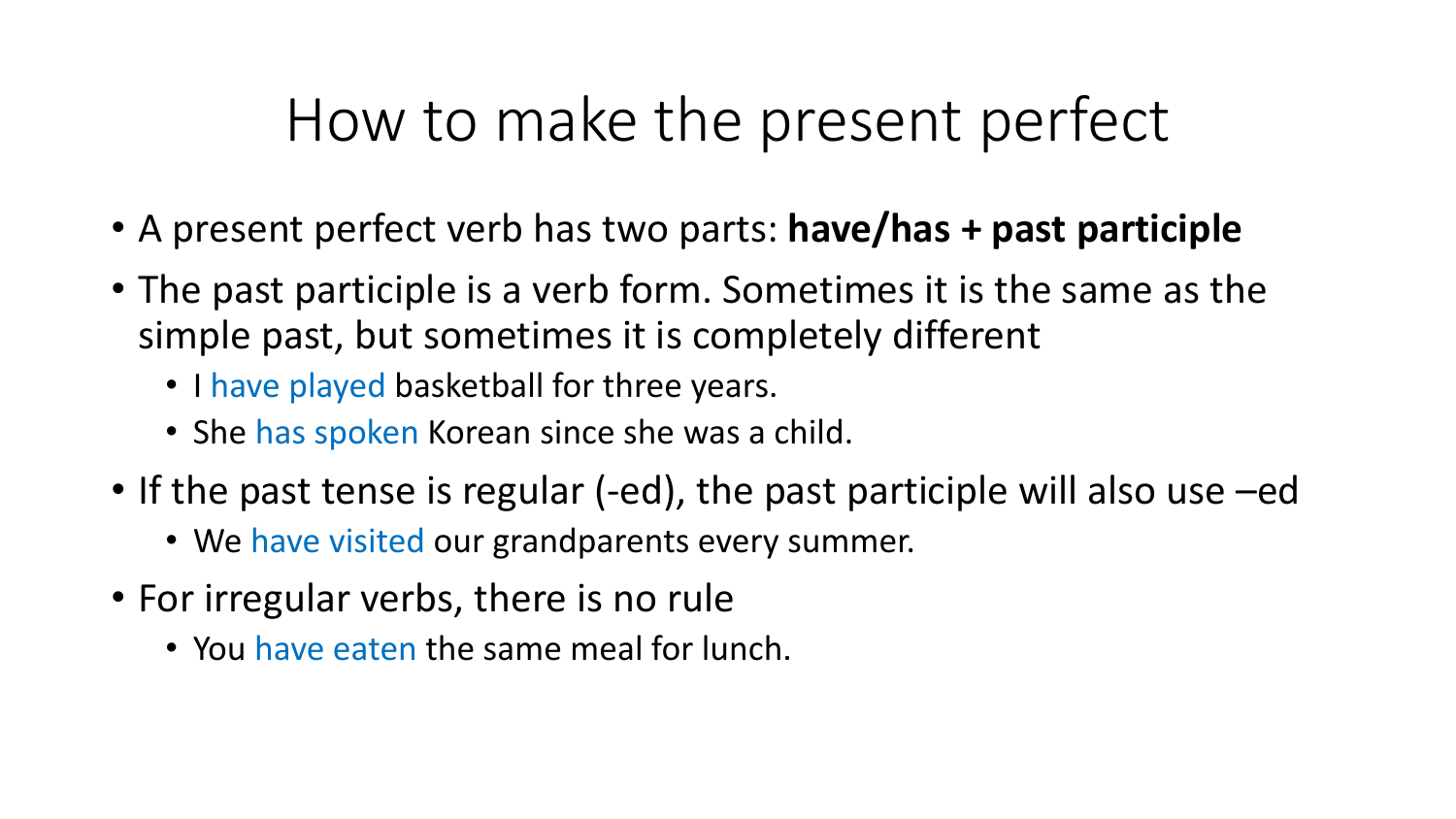# For and Since

- Remember the present perfect is for something that started in the past but is still happening now
- We often use it with the words *for* and *since*
- Use *for* to say the duration **how long** you have been doing that thing
	- I have lived in Minnesota for ten years.
	- She has studied English for nine months.
- *Since* tells us when you started doing it
	- He has worked here since August.
	- They have had a dog since 2018.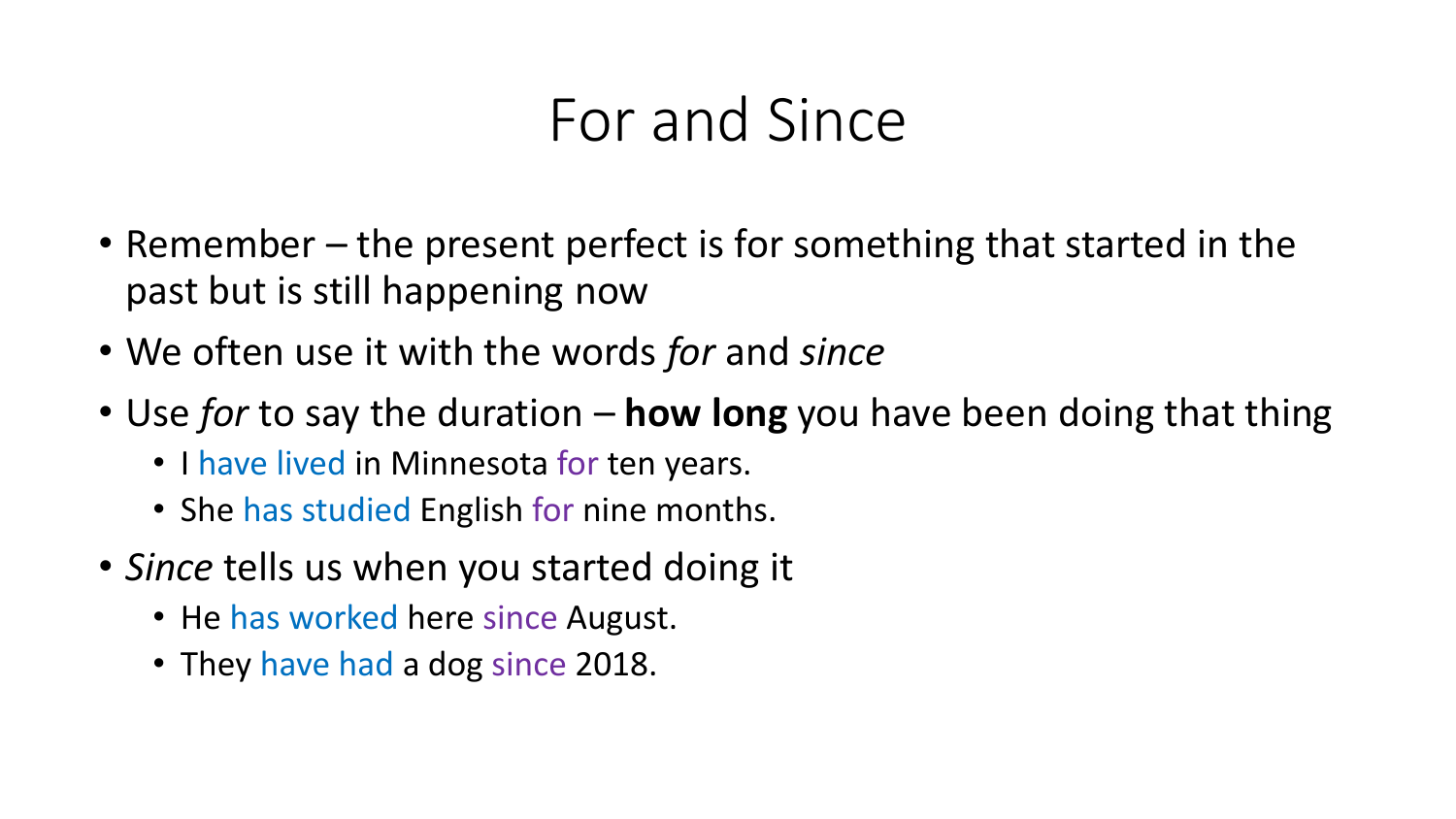## I have lived in St Paul since 2016. (*point in time*) I have lived in St Paul for five years. (*duration*)

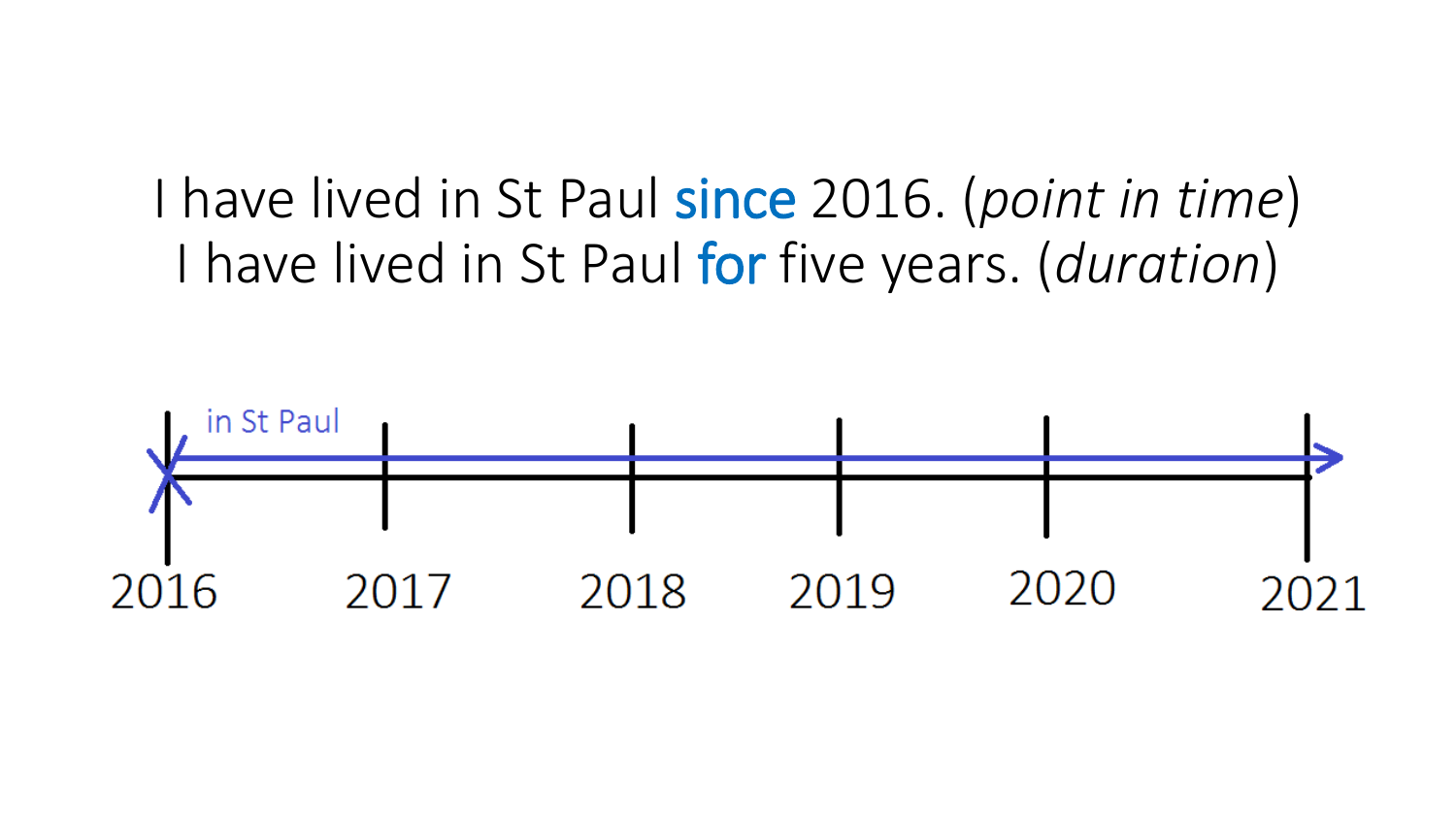# Be careful!

• Don't use the present perfect for something that is completely finished in the past. Use the past simple

• Yesterday they have watched a movie. Yesterday they watched a movie.

- Remember, you need two words have/has + past participle **• Thave this job since 2019.** I have had this job since 2019.
- The past participle is not always the same as the past tense **• I have wrote letters to him for a year.** I have written letters to him for a year.
- Use *for* with a length of time. Use *since* with a point in time

• We have lived here since five years. We have lived here for five years.